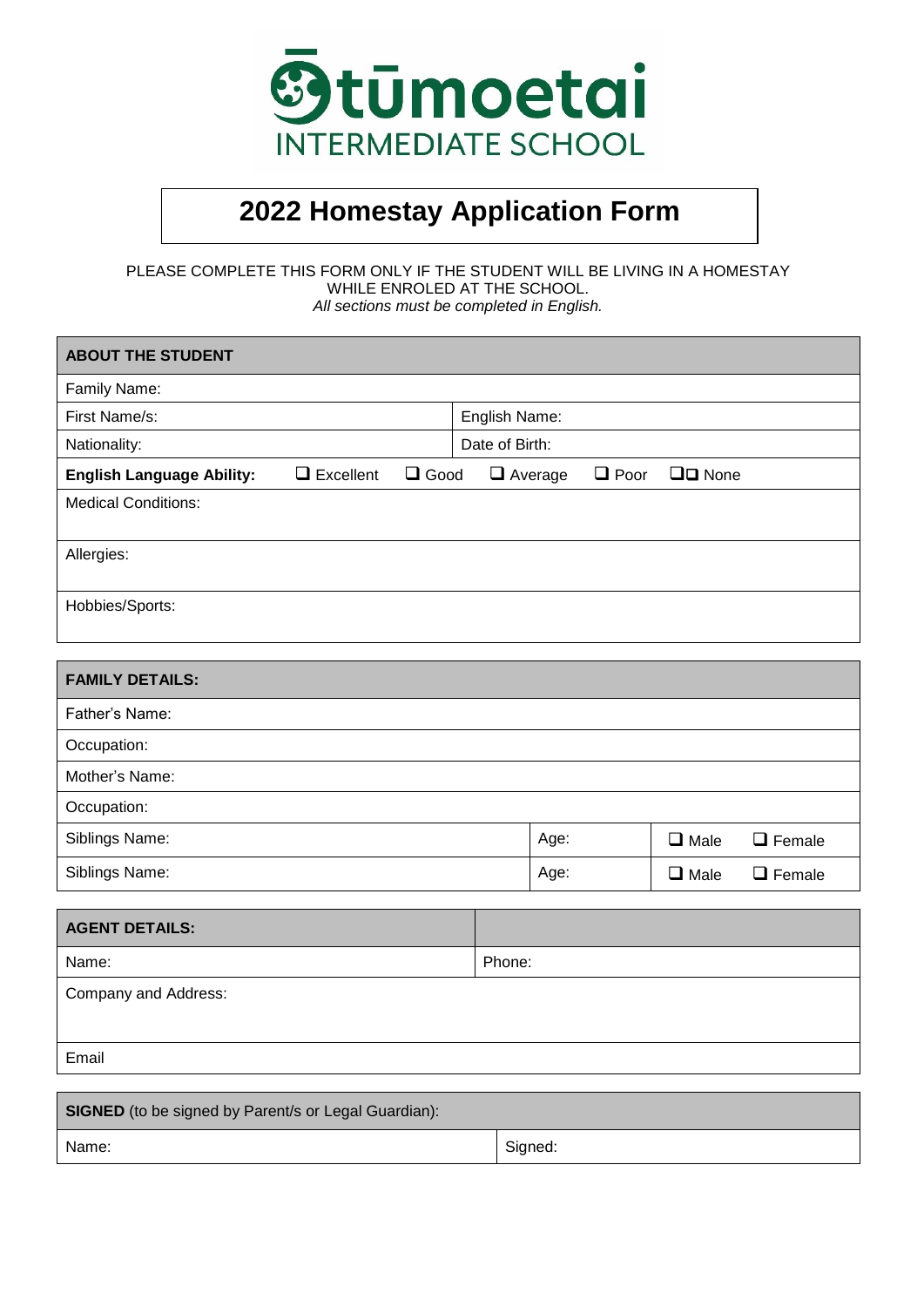

# **2022 International Student Accommodation Agreement**

### **Terms and Conditions:**

1. For the purposes of this Agreement the following terms shall have the following meanings:

**Accommodation** means the residential accommodation provided to the Student pursuant to this Agreement.

**Accommodation Requirements** means the rules and requirements of the Accommodation as set out in Schedule One.

**Agreement** means this Accommodation Agreement between the Student, School, and Parents which governs the Student's Accommodation arrangements.

**Application Form** means the standard enrolment application form.

**Code** means the Education (Pastoral Care of International Students) Code of Practice 2016 as updated from time to time and available online at www.legislation.govt.nz under Education (Pastoral Care of International Students) Code of Practice 2016.

**Contract of Enrolment** means the agreement between the Student, the School and the Parents which governs the Student's Tuition.

**Homestay** has the meaning as set out in the Code.

**Parents** means the Parents referred to in the Application Form.

**Residential Caregiver** means the person responsible for the Student at the Accommodation.

**Residential Caregiver Agreement** means an agreement between the School and the Residential Caregiver.

**School** means the school referred to in the Application Form.

**Student** means the International Student residing at the Accommodation as referred to in the Application Form.

**Tuition** means the education of the Student at the School.

All other terms have the same meaning as in the Contract of Enrolment.

- 2. The School is a signatory to and complies with the Code. Unless living with a parent, every international student is required to reside at an Accommodation approved by the School using the process set out in the Code.
- 3. The Parents agree to adhere to the following terms and conditions of the Accommodation:
	- (a) The School agrees that all information regarding the Residential Caregiver, the Parents and the Student relating to the Accommodation will be kept confidential, except disclosure:
		- (i) To the Student, the Parents or Residential Caregiver (as the case may be);
- (ii) To any professional consultant or such person where it is in the interests of the Student to provide the information;
- (iii) Pursuant to any statutory or other legal duty.
- (b) The Parents agree that if behaviours or conditions of the Student emerge after placement with a Residential Caregiver such that the Residential Caregiver is unable to provide the level of accommodation or care required for the safety and wellbeing of the Student, the School may terminate this Agreement.
- (c) The Parents or the Student have the right under the Privacy Act 1993 to obtain access to and request corrections of any personal information held by the School concerning them in relation to the Student's placement with a Residential Caregiver.
- (d) Under the Privacy Act 1993, any information collected may be provided to education authorities.
- (e) These terms and conditions may be varied by the School (acting reasonably) upon reasonable notification from time to time and will continue to apply until notified otherwise.
- 4. If the Parents provide misleading information or fail to disclose information about the Student prior to placement with the Residential Caregiver and during the term of the Homestay the School may (in its sole discretion):
	- (a) Charge the Parent such fees as required to adequately compensate for additional requirements due to providing misleading information or the lack of disclosure; or
	- (b) Terminate this Agreement.
- 5. The initial appointment and ongoing engagement of the Residential Caregiver is subject at all times to:
	- (a) the Residential Caregiver and the School entering into a Residential Caregiver Agreement; and
	- (b) the School's usual requirements and policies in relation to the Accommodation.
- 6. The School will ensure that to the best of its ability:
	- (a) The Accommodation provides a safe, positive and healthy environment for the Student and complies with the Code;
	- (b) The Residential Caregiver's appointment has not involved any form of gift (financial or otherwise) to or from a third party;
	- (c) The appointment of the Residential Caregiver does not represent any actual or perceived conflict of interest, and that any possible conflict of interest has been notified to the School;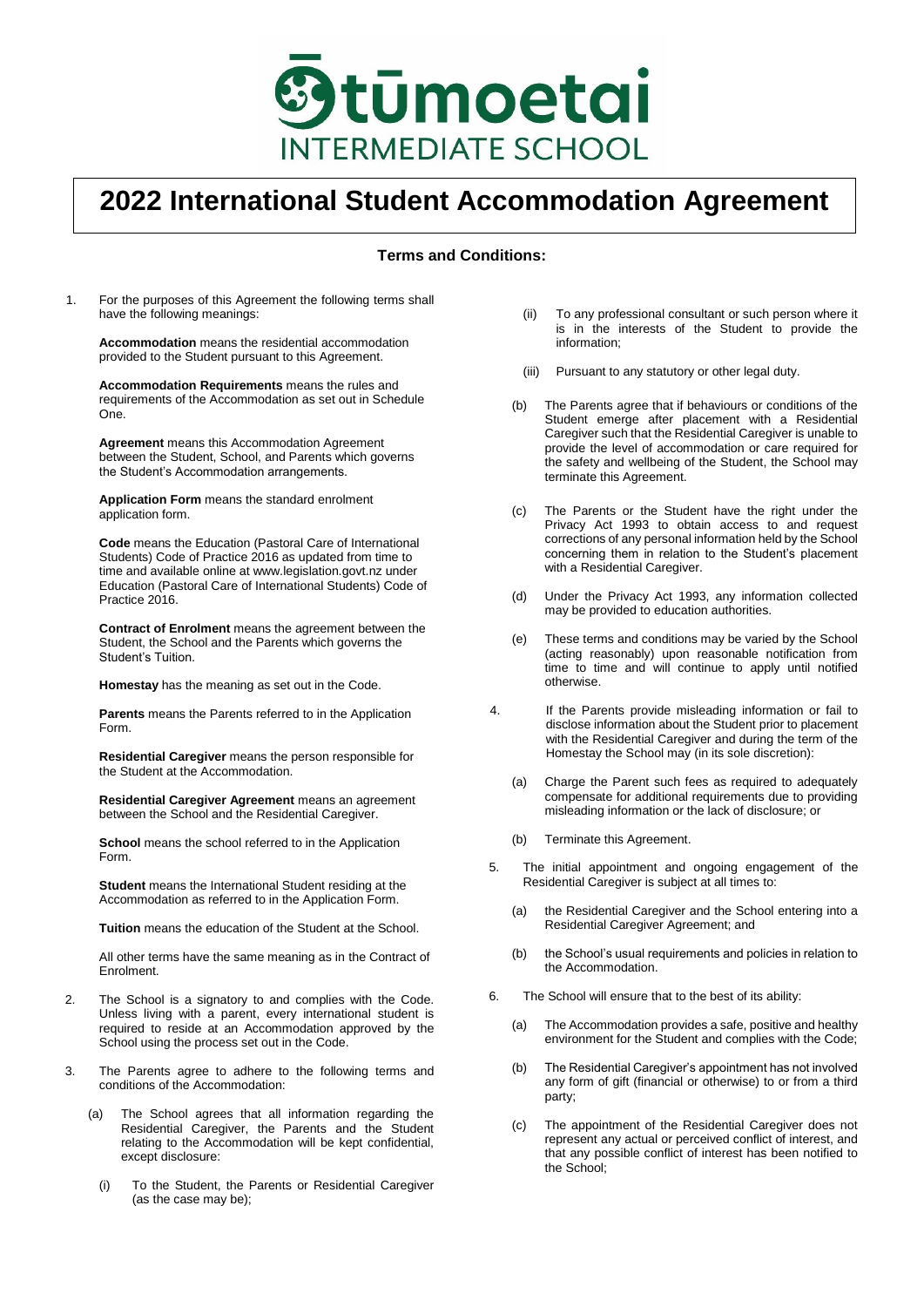- (d) The Residential Caregiver will take all reasonable steps to ensure the Student's compliance with New Zealand laws (including, where appropriate, informing the Student of such laws), and will immediately report any possible legal breach to the School; and
- (e) The Student only engages in lawful, responsible and positive recreational activities outside of School.
- 7. Unless otherwise agreed in writing by the parties, the Parents provide consent to the Student's Homestay or Residential Caregiver (where applicable) for the Student to undertake supervised leisure travel and overnight stays within New Zealand for a period of not more than seven days where the leisure travel or stay does not involve the Student participating in any adventure activities or extreme sports or result in the Student missing any scheduled school days.
- 8. The School will seek specific written consent from the Parents for leisure travel or overnight stays of more than seven days or results in the Student missing any scheduled school days.
- 9. The Student shall seek specific written consent from the School before the Student, being a Student of any age, participates in any activities while in the care of the Student's Homestay or Residential Caregiver (where applicable) which are considered to be adventure activities or extreme sports. The School shall only give such Consent where approved by the Parents in terms of the Contract of Enrolment.
- 10. The School may take such measures as it considers appropriate (acting reasonably) to monitor compliance with the Code. This may include, without limitation, regular checkins with both the Student and the Residential Caregiver.
- 11. Unless otherwise agreed in writing, the Student will be entitled to commence their Homestay at the Accommodation 5 days prior to the Period of Enrolment (as that term is defined in the Contract of Enrolment) commencing and 5 days following the end date of the Period of Enrolment (as that term is defined in the Contract of Enrolment). Should this Agreement be terminated prior to the expiry of the Period of Enrolment the Student will be required to vacate the Accommodation immediately. The School may, at its sole discretion, and without any obligation on it to do so, extend the time for the Student to vacate the Accommodation. Any such extension shall be given in writing and shall be without prejudice to the School's right to later insist that the Student immediately vacate the Accommodation.

#### **Expectations**

- 12. The Student will comply at all times with the Accommodation Requirements and the Parents shall work with the School to ensure such compliance.
- 13. In the event that the Student is removed from a Residential Caregiver for any reason, the School will take all reasonable steps to source, over a reasonable period of time (as determined by the School in its absolute discretion), appropriate alternative approved Accommodation for the Student.
- The Student will treat the Accommodation with due care and respect and the Student is liable for costs associated with repairing any damage caused to the Accommodation by the Student. For avoidance of doubt, the School is not

responsible for any damage caused to the Accommodation by the Student.

### **Fees**

15. The Parents must pay all accommodation fees to the School in accordance with the School's fee schedule as defined in the applicable Contract of Enrolment.

#### **Termination**

- 16. The School reserves the right to terminate this Agreement if the Student is in breach of the Accommodation Requirements.
- 17. If the Student is suspended, expelled or excluded from the School, the parties agree that this shall constitute a breach of the Accommodation Requirements and this Agreement may be terminated as a consequence.
- 18. Where this Agreement is terminated, fees may be refunded in accordance with School Policies.

#### **General**

- 19. This Agreement shall be construed and take effect in accordance with the non-exclusive laws of New Zealand. In relation to any legal action or proceedings arising out of or in connection with this Agreement, the Parents irrevocably:
	- (a) submit to the non-exclusive jurisdiction of the Courts of New Zealand; and
	- (b) agree that proceedings may be brought before any Court including any forum constituted under the Arbitration Act 1908 within New Zealand, and waive any objection to proceedings in any such Court or forum on the grounds of venue or on the grounds that the proceedings have been brought in an inconvenient forum.
- 20. Notices given under this Agreement must be in writing and given to the addresses set out in the Application Form. Those sent by post will be deemed to have been received ten (10) days after posting. The Parties agree that email correspondence is a suitable means of communication and emails will be deemed to have been received when acknowledged by the party or by return email.
- 21. This Agreement contains the entire understanding of the parties and overrides any prior promises, representations, understandings or agreements.
- 22. The parties acknowledge that prior to signing this Agreement, they have had the opportunity to seek independent legal advice in respect of its content and effect.

#### **Disputes**

23. The parties agree that any dispute in relation to this Agreement will be resolved in accordance with the Code and the School Policies.

#### **Signing**

24. This Agreement may be executed in one or more counterparts, each of which when so executed and all of which together shall constitute one and the same Agreement. Delivery of executed counterparts may be delivered by email or facsimile transmission.